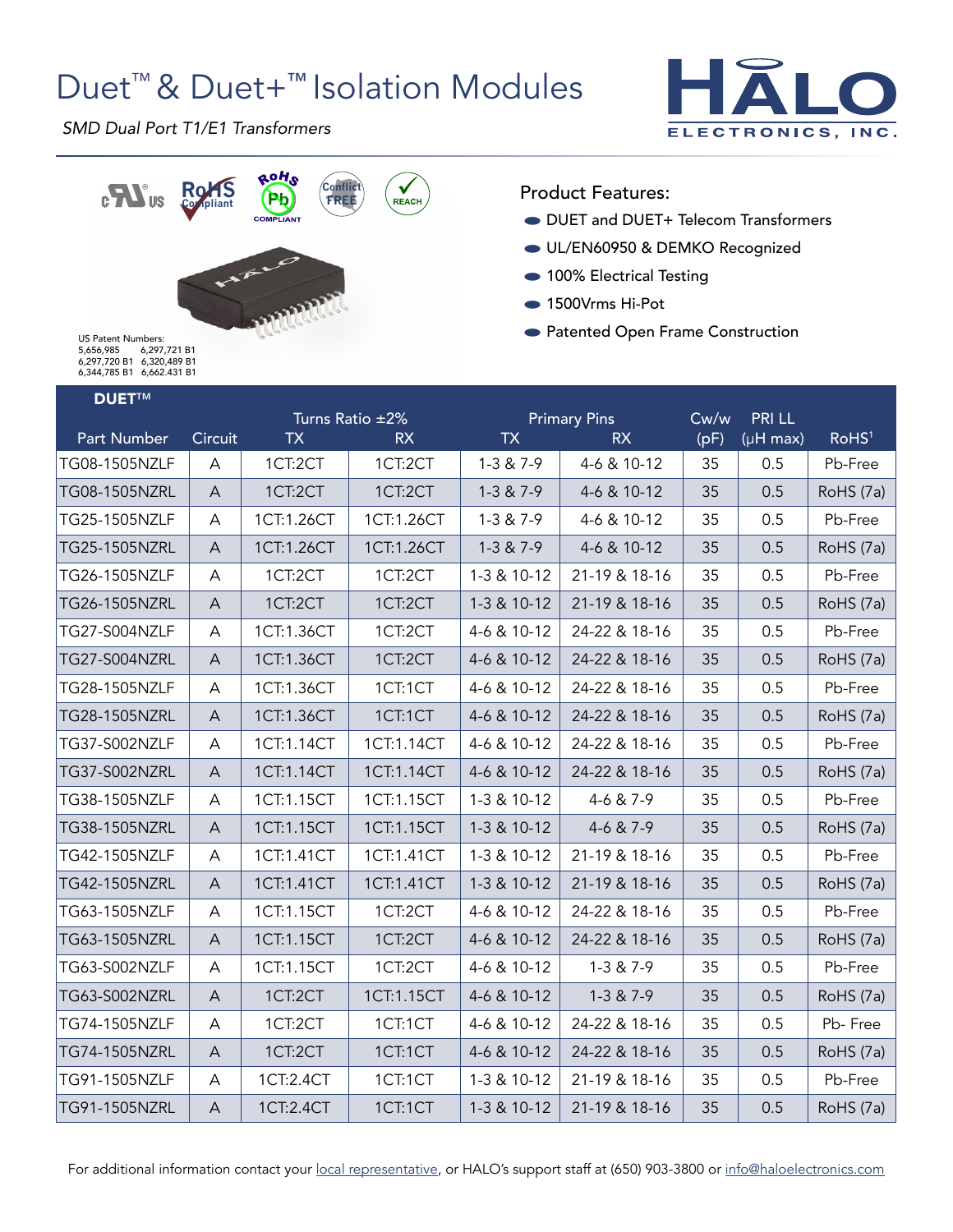# Duet™ & Duet+™ Transformers



*SMD Dual Port T1/E1 Modules*

| <b>DUET+™</b>      |              |                 |            |                     |               |      |                       |                   |
|--------------------|--------------|-----------------|------------|---------------------|---------------|------|-----------------------|-------------------|
|                    |              | Turns Ratio ±2% |            | <b>Primary Pins</b> |               | Cw/w | <b>PRI LL</b>         |                   |
| <b>Part Number</b> | Circuit      | <b>TX</b>       | <b>RX</b>  | <b>TX</b>           | <b>RX</b>     | (pF) | $(\mu H \text{ max})$ | RoHS <sup>1</sup> |
| TG36-1505NZLF      | B            | 1CT:1.15CT      | 1CT:1.15CT | 4-6 & 10-12         | $1-3 & 7-9$   | 35   | 0.5                   | Pb-Free           |
| TG36-1505NZRL      | $\sf B$      | 1CT:1.15CT      | 1CT:1.15CT | 4-6 & 10-12         | $1-3 & 7-9$   | 35   | 0.5                   | RoHS (7a)         |
| TG43-1505NZLF      | $\mathsf{C}$ | 1CT:1.41CT      | 1CT:1.41CT | 1-3 & 10-12         | 21-19 & 18-16 | 35   | 0.5                   | Pb-Free           |
| TG43-1505NZRL      | $\mathsf C$  | 1CT:1.41CT      | 1CT:1.41CT | 1-3 & 10-12         | 21-19 & 18-16 | 35   | 0.5                   | RoHS (7a)         |
| TG48-1505NZLF      | $\sf B$      | 1CT:2CT         | 1CT:2CT    | 4-6 & 10-12         | $1-3 & 7-9$   | 35   | 0.5                   | Pb-Free           |
| TG48-1505NZRL      | B            | 1CT:2CT         | 1CT:2CT    | 4-6 & 10-12         | $1-3 & 7-9$   | 35   | 0.5                   | RoHS (7a)         |
| TG75-1505NZLF      | B            | 1CT:2CT         | 1CT:1CT    | 4-6 & 10-12         | 24-22 & 18-16 | 35   | 0.5                   | Pb-Free           |
| TG75-1505NZRL      | $\sf B$      | 1CT:2CT         | 1CT:1CT    | 4-6 & 10-12         | 24-22 & 18-16 | 35   | 0.5                   | RoHS (7a)         |
| TG85-1505NZLF      | $\mathsf C$  | 1CT:2CT         | 1CT:2CT    | 1-3 & 10-12         | 4-6 & 7-9     | 35   | 0.5                   | Pb-Free           |
| TG85-1505NZRL      | $\mathsf{C}$ | 1CT:2CT         | 1CT:2CT    | 1-3 & 10-12         | 4-6 & 7-9     | 35   | 0.5                   | RoHS (7a)         |
| TG85-S002NZLF      | $\mathsf{C}$ | 1CT:2CT         | 1CT:2CT    | 1-3 & 10-12         | 21-19 & 18-16 | 35   | 0.5                   | Pb-Free           |
| TG85-S002NZRL      | $\mathsf{C}$ | 1CT:2CT         | 1CT:2CT    | 1-3 & 10-12         | 21-19 & 18-16 | 35   | 0.5                   | RoHS (7a)         |
| TG93-1505NZLF      | $\sf B$      | 1CT:2.42CT      | 1CT:2.42CT | 4-6 & 10-12         | $1-3 & 7-9$   | 35   | 0.5                   | Pb-Free           |
| TG93-1505NZRL      | B            | 1CT:2.42CT      | 1CT:2.42CT | 4-6 & 10-12         | $1-3 & 7-9$   | 35   | 0.5                   | RoHS (7a)         |
| TG97-1505NZLF      | $\sf B$      | 1CT:1.36CT      | 1CT:2CT    | 4-6 & 10-12         | 24-22 & 18-16 | 35   | 0.5                   | Pb-Free           |
| TG97-1505NZRL      | B            | 1CT:1.36CT      | 1CT:2CT    | 4-6 & 10-12         | 24-22 & 18-16 | 35   | 0.5                   | RoHS (7a)         |
| TG98-1505NZLF      | B            | 1CT:1.36CT      | 1CT:1CT    | 4-6 & 10-12         | 24-22 & 18-16 | 35   | 0.5                   | Pb-Free           |
| TG98-1505NZRL      | $\sf B$      | 1CT:1.36CT      | 1CT:1CT    | 4-6 & 10-12         | 24-22 & 18-16 | 35   | 0.5                   | RoHS (7a)         |
| TGSP-S225NZLF      | $\mathsf C$  | 1CT:2.4CT       | 1CT:1CT    | 1-3 & 10-12         | 21-19 & 18-16 | 35   | 0.5                   | Pb-Free           |
| TGSP-S225NZRL      | $\mathsf{C}$ | 1CT:2.4CT       | 1CT:1CT    | 1-3 & 10-12         | 21-19 & 18-16 | 35   | 0.5                   | RoHS (7a)         |
| TGSP-S281NZLF      | B            | 1CT:1.15CT      | 1CT:2CT    | 4-6 & 10-12         | $1-3 & 7-9$   | 35   | 0.5                   | Pb-Free           |
| TGSP-S281NZRL      | B            | 1CT:1.15CT      | 1CT:2CT    | 4-6 & 10-12         | $1-3 & 7-9$   | 35   | 0.5                   | RoHS (7a)         |

Notes:

1. Pb-Free parts are RoHS 6/6 compliant. RoHS (7a) parts contain lead per exemption 7a which is set to expire in July 2016.

2. Parts with RL suffix are not recommended for new designs.

3. Contact the factory or your local representative for individual datasheet or additional information.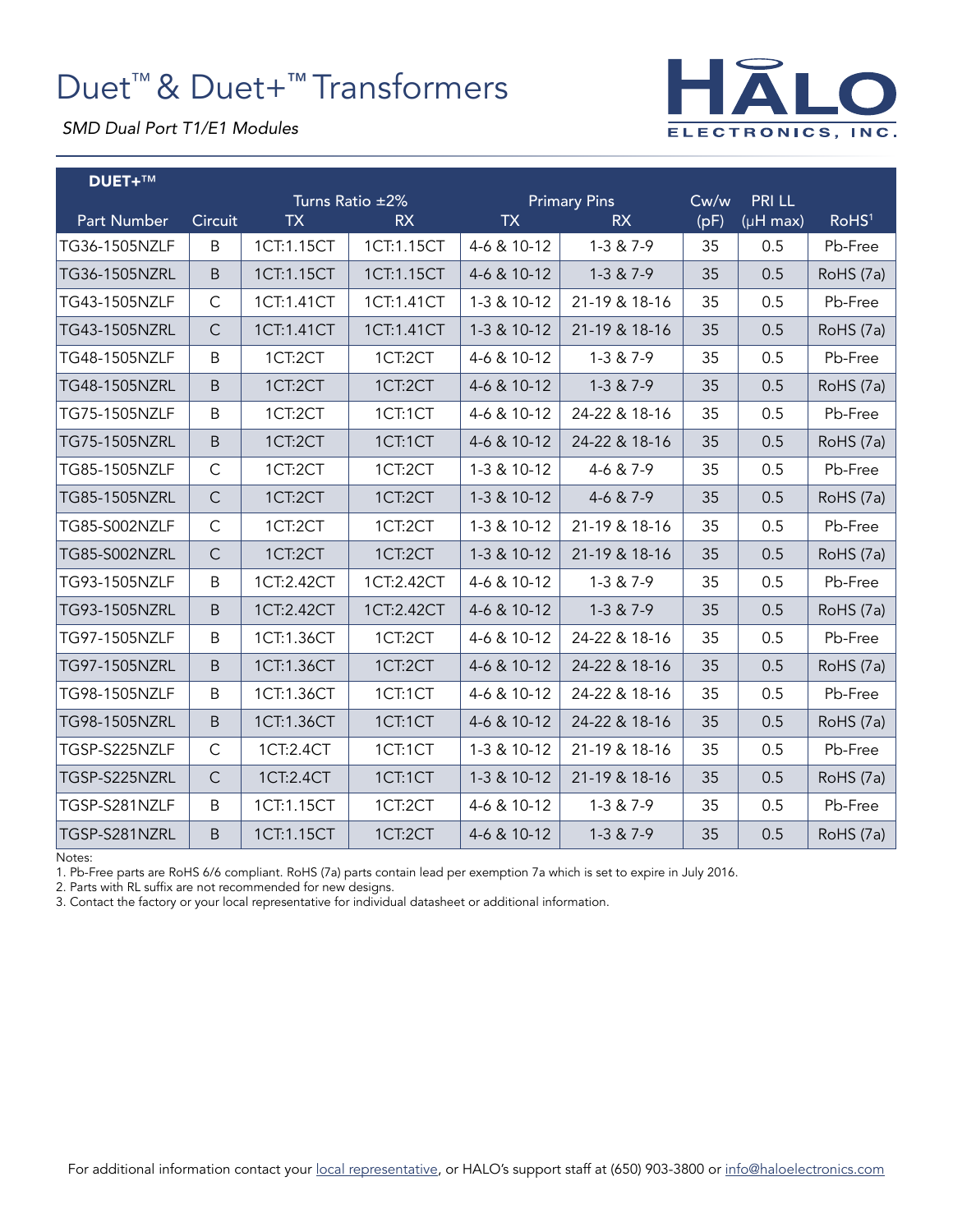### HALO DUET™ and DUET™ Telecom Transformers Circuit A Circuit B Circuit C 22 21 20 19 18 20 19 18 24 23 17 22 21 23 22 21 20 19 18 17 16 15 14 13 24 23 17 16 15 14 13 24 16 15 14 13 3 δ δ 9 7 Ó Ó Ó 7 Ó Ò  $\frac{1}{10}$ Ċ Ó Ċ 10 11 12 9 6 7 8 1 2 3 4 5 6 7 8 9 10 11 12 1 2 3 4 5 6 7 8 9 1 2 3 4 5

NZ Package





Dimensions: inch [mm] Co-Planarity: 0.004 [0.10] Recommended Solder Pad Dimensions



HALO® Electronics is a leading supplier of high quality communication magnetics including signal transformers, filters, CMR chokes, PoE power transformers, DC/DC converters, and integrated Ethernet connectors. HALO's leading edge technology solutions are manufactured in ISO9001 and ISO14001 factories offering high quality products at a competitive price.